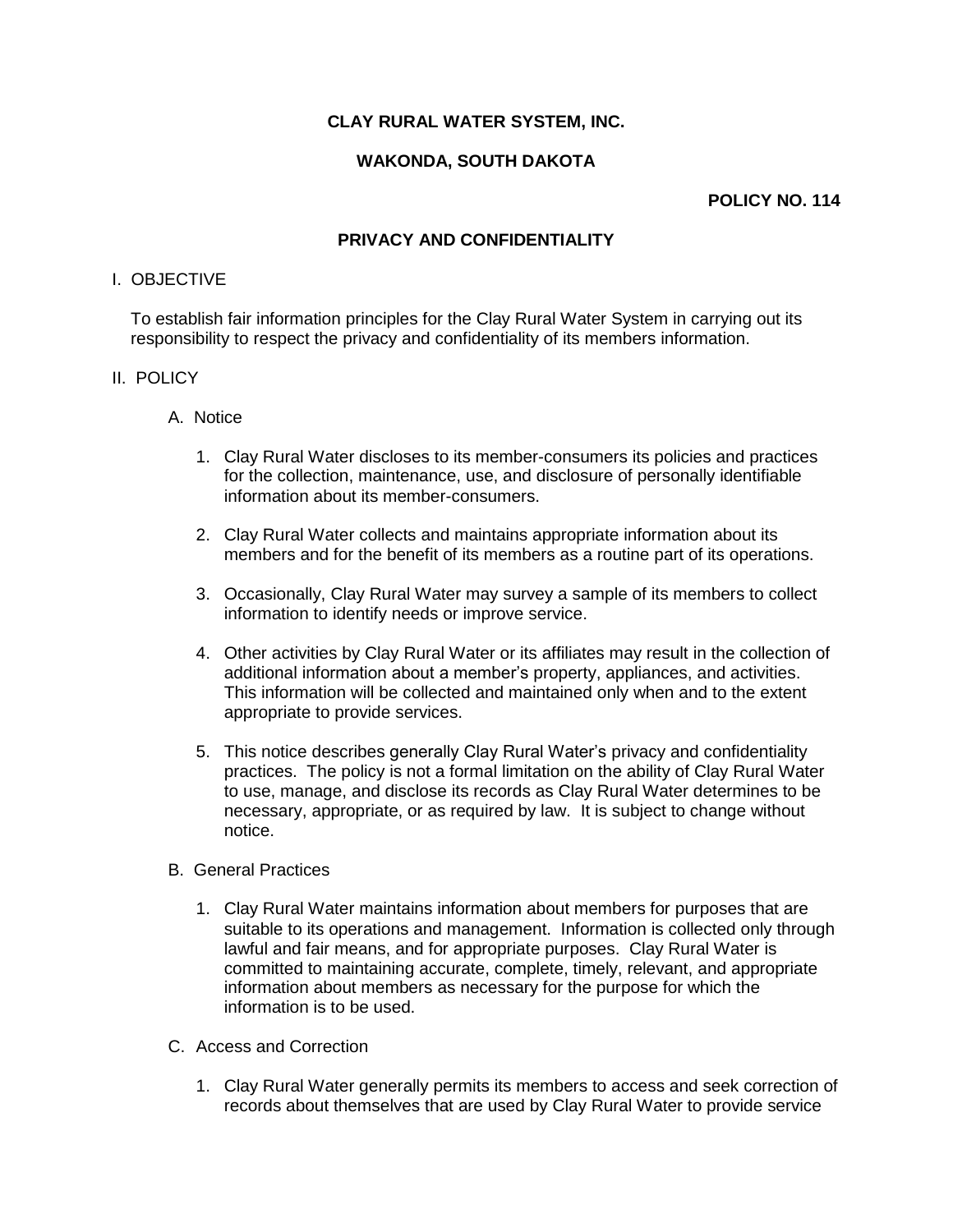and for billing. Any person who wants to identify personal records maintained by Clay Rural Water, access the records, or correct the records should contact the System Manager.

- D. Security
	- 1. Clay Rural Water maintains member information with technical, administrative, and physical safeguards to protect against loss, unauthorized access, destruction, misuse, modification, and improper disclosure. No records of a computer system can ever be fully protected against every possible hazard. Clay Rural Water provides reasonable and appropriate security to protect against foreseeable hazards.
	- 2. Clay Rural Water may employ an automatic meter reading system whereby members' water meter readings are collected electronically. Data transmitted electronically from the member's water meter to the water system office is benign and is not associated with any member's account information. Data collected is used for billing purposes only. In addition, readings may be analyzed for potential abnormalities. In this instance, members will be notified of such abnormalities. Water system personnel shall apply the same privacy protection standards to all data collected via the automatic meter reading system.
	- 3. Clay Rural Water requires its employees and, when practicable, its affiliates and contractors who have access to identifiable members information to sign a statement acknowledging that they have read this privacy and confidentiality policy and agree to comply with it. Any employee or contractor who fails to comply with these rules may be subject to disciplinary action up to and including dismissal.
- E. Use and Disclosure
	- 1. Clay Rural Water uses and discloses identifiable information about members in defined and responsible ways in order to carry out its operation.

Records may be disclosed to affiliates or contractors hired by Clay Rural Water to assist in carrying out operational activities, such as service, billing, and management functions including legal, audit, and collection services.

- 2. Member information may be disclosed to and shared with commercial and consumer credit reporting agencies for credit-related activities (e.g., the reporting of bad debts).
- 3. Records may be disclosed to government regulators and other government agencies when authorized or required by law.
- 4. Records may also be compiled in aggregate form for Clay Rural Water management activities.
- 5. Records may be disclosed when required by law, such as in response to a search warrant, subpoena, or court order. Clay Rural Water may use and disclose records for investigations into employee misconduct or for law